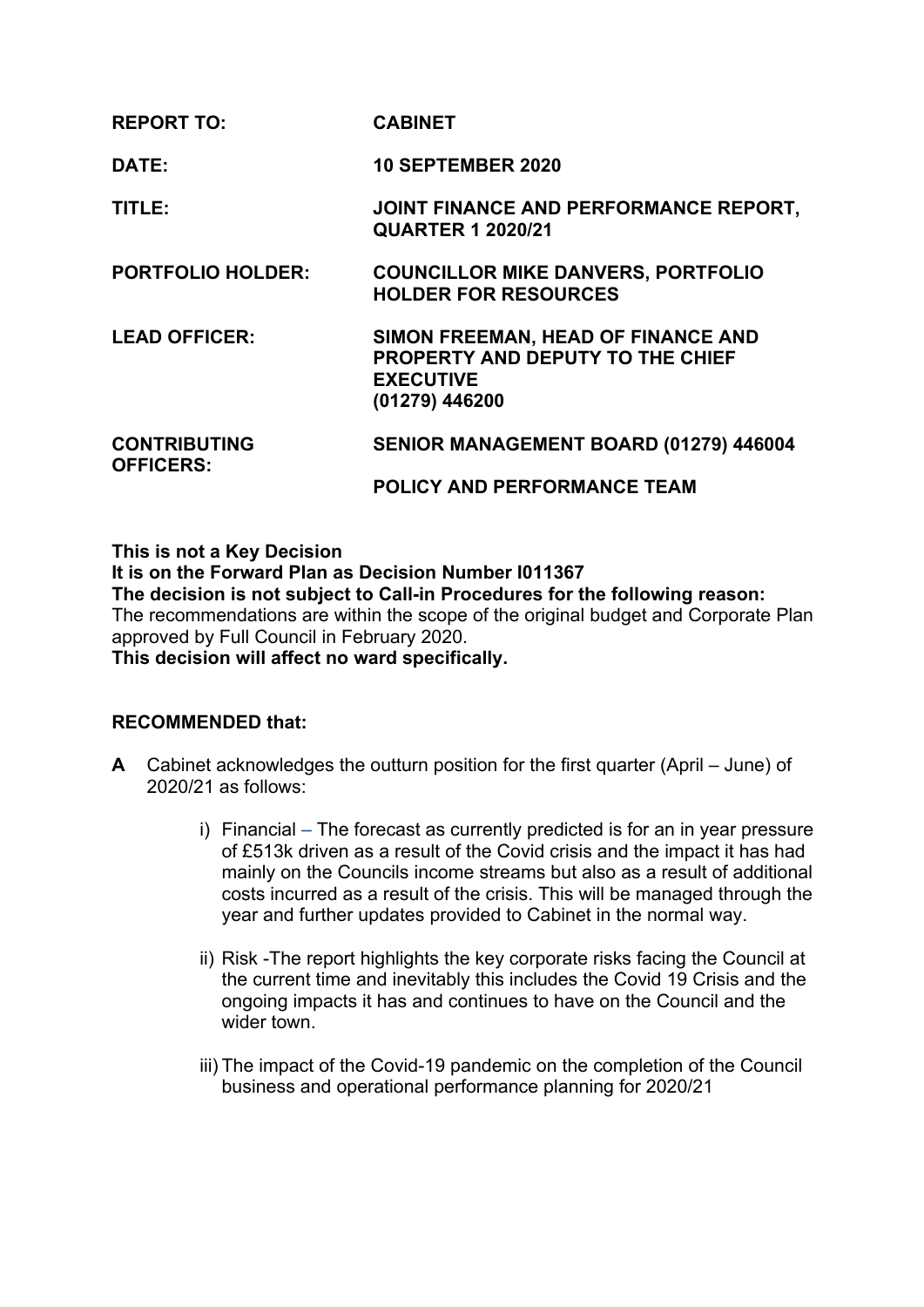# **REASON FOR DECISION**

**A** To ensure that Cabinet receives a position statement on the impact of Covid 19 on reporting performance against the Council's approved General Fund Budget and Corporate Plan for 2020/21.

## **BACKGROUND**

- 1. On the 16 March 2020, the Government issued advice on how to prevent the spread of the virus. From 18 March 2020, and in conjunction with the needs of our services, all staff that could work from home were asked to do so; and changed (with immediate effect) the way the Council provide its services.
- 2. On 23 March 2020, the Prime Minister announced more measures to mitigate the virus in order to protect the NHS, with wide-ranging restrictions made on the freedom of movement for a planned "lockdown".
- 3. Responding to the Covid-19 pandemic was the Council's number one priority. By taking these steps we protected the health and wellbeing of our staff and residents.

#### **Impact on Services**

- 4. From Monday 23 March 2020, the Civic Centre was closed to the public, meaning that residents were unable to come into the Centre to make payments or get faceto-face advice. A difficult decision, but it enabled the Council to focus resources on providing a full call centre to assist our residents in this difficult time. Advice to was issued our residents on how to contact the Council.
- 5. Other services operated on a reduced service. Individual plans were produced by Heads of Service and Managers to include a review of homeworking, service requirements, preparation for potential absences due sickness, self-isolation, quarantine/school closures. The plans were incorporated into the Council's Business Continuity Plan (BCP).
- 6. The Prime Minister also announced that he expected councils to provide Community Hubs to help out. In accordance with Government guidance Harlow's Community Hub was set up, supported, and answered by Council staff five to six days per week for four and a half months.
- 7. The Council's main focus in responding to this pandemic was to keep essential services running.

#### **SUMMARY OF QUARTER ONE FINANCIAL PERFORMANCE – 2020/21**

8. Since the start of the financial year the Council has been dealing with the initial and potential ongoing impacts of Covid-19. Having dealt with the initial response phase and lock down, the Council has switched its focus to the recovery stage of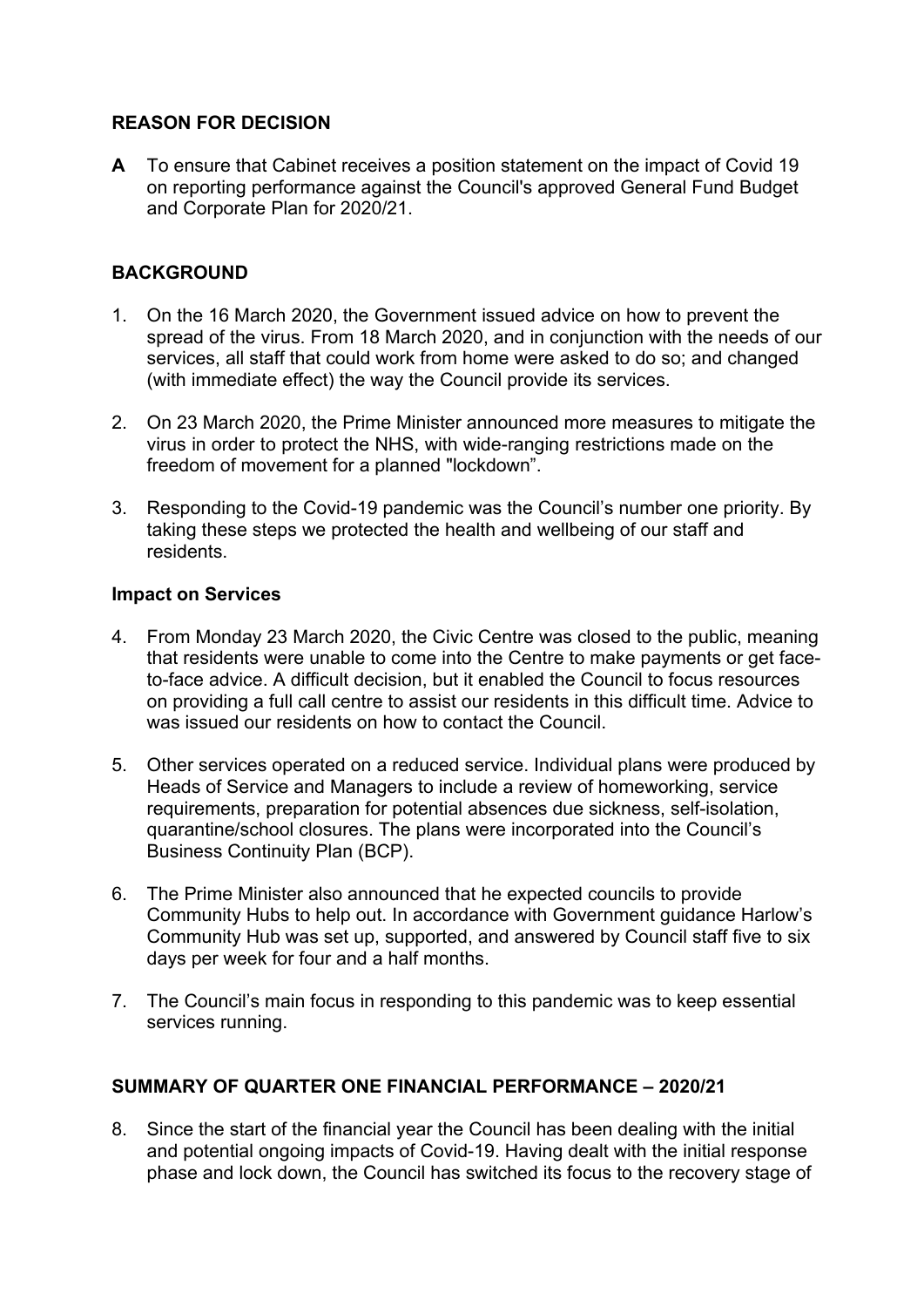its work. A report elsewhere on the Cabinet agenda provides more information regarding this work.

- 9. During the first quarter of 2020/21 there have been two key issues facing the Council from a financial point of view. Firstly, spending pressures associated with technology, support to the community, PPE, housing rough sleepers. Secondly, and more significantly, has been the loss of income to the Council across a range of services. The current forecast of the impact of Covid-19 on the budget for 2020/21 is set out below.
- 10. The forecasts take a prudent view of the impacts on the Council's finances. However, the position is an ever changing one with new Government announcements regarding both financial support and expected local response continuing to be made. Whilst it is clear that, over the period of the current Medium Term Financial Strategy, the Council will need to take action to bring the longer term forecast back into line, the Council retains the ability to manage its financial response in a controlled way over the medium term. This is an important message in dealing with the current situation.
- 11. The full impact of Covid-19 on the Revenue Budget will not be fully known until the impact particularly on income becomes clearer later in the financial year and subject to any further action nationally or locally to restrict the spread of the virus.
- 12. The summary table below highlights the key areas that are currently impacting the revenue budget and is based on current forecasts to 31 March 2021:

| Table 1 – Current Forecast on Key Areas Impacting Revenue Budget |  |
|------------------------------------------------------------------|--|
|                                                                  |  |

|                                           | £'000 | £'000    |
|-------------------------------------------|-------|----------|
| Sales Fees & Charges (SFC) -              |       |          |
| Car Parking (including enforcement)       | 753   |          |
| Playhouse income*                         | 1,033 |          |
| <b>Departure Fees</b>                     | 10    |          |
| Planning/Building control                 | 14    |          |
| <b>Land Searches</b>                      | 20    |          |
| Lettings (LB)                             | 38    |          |
| Other SFC                                 | 21    |          |
| <b>SFC Total</b>                          |       | 1,889    |
|                                           |       | (Cont'd) |
| <b>Commercial Income -</b>                | £'000 | £'000    |
| <b>Commercial Rental</b>                  | 250   |          |
| <b>Enterprise Zone</b>                    | 500   |          |
| <b>Total Commercial Income loss</b>       |       | 750      |
|                                           |       |          |
| <b>Other Income</b>                       |       | 27       |
|                                           |       |          |
| <b>Current Estimate of at Risk Income</b> |       | 2,666    |
|                                           |       |          |
| <b>Budget Pressures -</b>                 |       |          |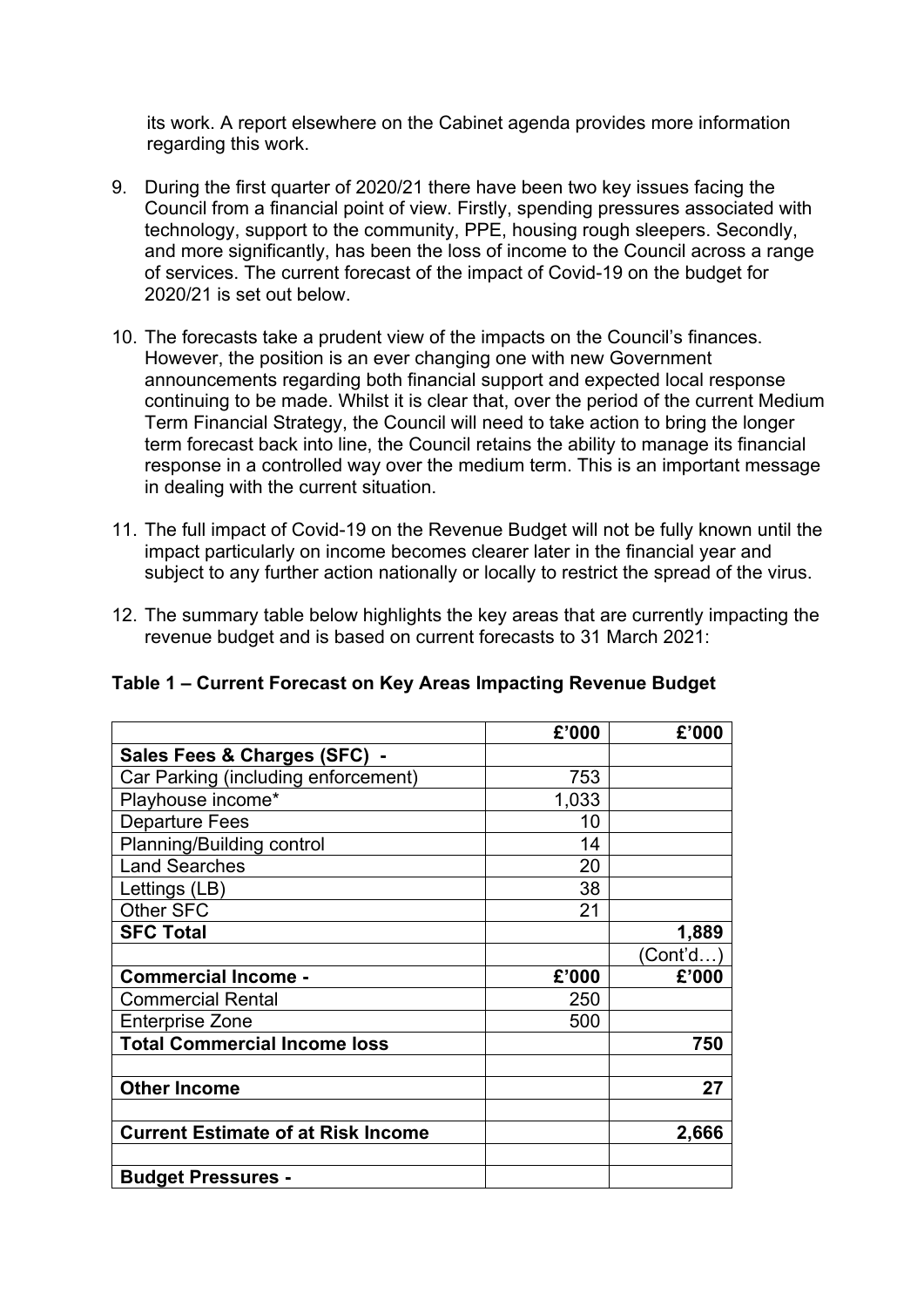| Rough sleepers                                         | 152 |       |
|--------------------------------------------------------|-----|-------|
| Technology                                             | 65  |       |
| <b>PPE</b>                                             | 10  |       |
| <b>Community Hub</b>                                   | 29  |       |
| Covid Compliance (signage etc.)                        | 25  |       |
| <b>Total current Pressures</b>                         |     | 281   |
| <b>Current estimate of at risk</b><br>income/Pressures |     | 2,947 |

\**Current forecast for the Playhouse is for no income other than limited revenue from studio hire for the rest of the year – this will be kept under review as further government announcements are made.*

- 13. There will be other areas of the budget that will be affected, but the above intends to highlight the key areas that we are currently being monitored. There will be other areas of income and expenditure which collectively will impact the overall position particularly areas like recycling and waste charges/income, investment income and garage income. Further updates will be included in future reports to Cabinet as the situation becomes clearer.
- 14. The Council has currently received Covid-19 funding from the government in three tranches:

#### **Table 2 – Covid-19 Related Funding Received by the Council**

|                                   | £'000 |
|-----------------------------------|-------|
| Share of initial £1.6 billion     | 55    |
| Share of second £1.6 billion      | 864   |
| Share of additional £500 million  | 165   |
| Total received as at 31 July 2020 | 1,084 |

- 15. In addition to the above the Council is also aware that there is currently a bidding process funding to help meet costs of housing rough sleepers (Next Steps Accommodation Programme) which if successful could help reduce the pressures reflected in Table 1 above.
- 16. The Government, having recognised the significant impact the loss of Sales Fees and Charges income is having for local authorities has also outlined high level proposals for an income loss compensation scheme. There is little detail available on exactly how this scheme would work and exactly what income losses would be included. However, based upon the outline scheme that has been announced there may be further funding to be distributed which for the Council could be as much as £1.35 million to further help and support the budgetary position reported above (based on £1.889 million SFC losses in Table 1 and the indicative levels of support the government has proposed that it could meet.)
- 17. The summary General fund position as at the time of writing this update is therefore: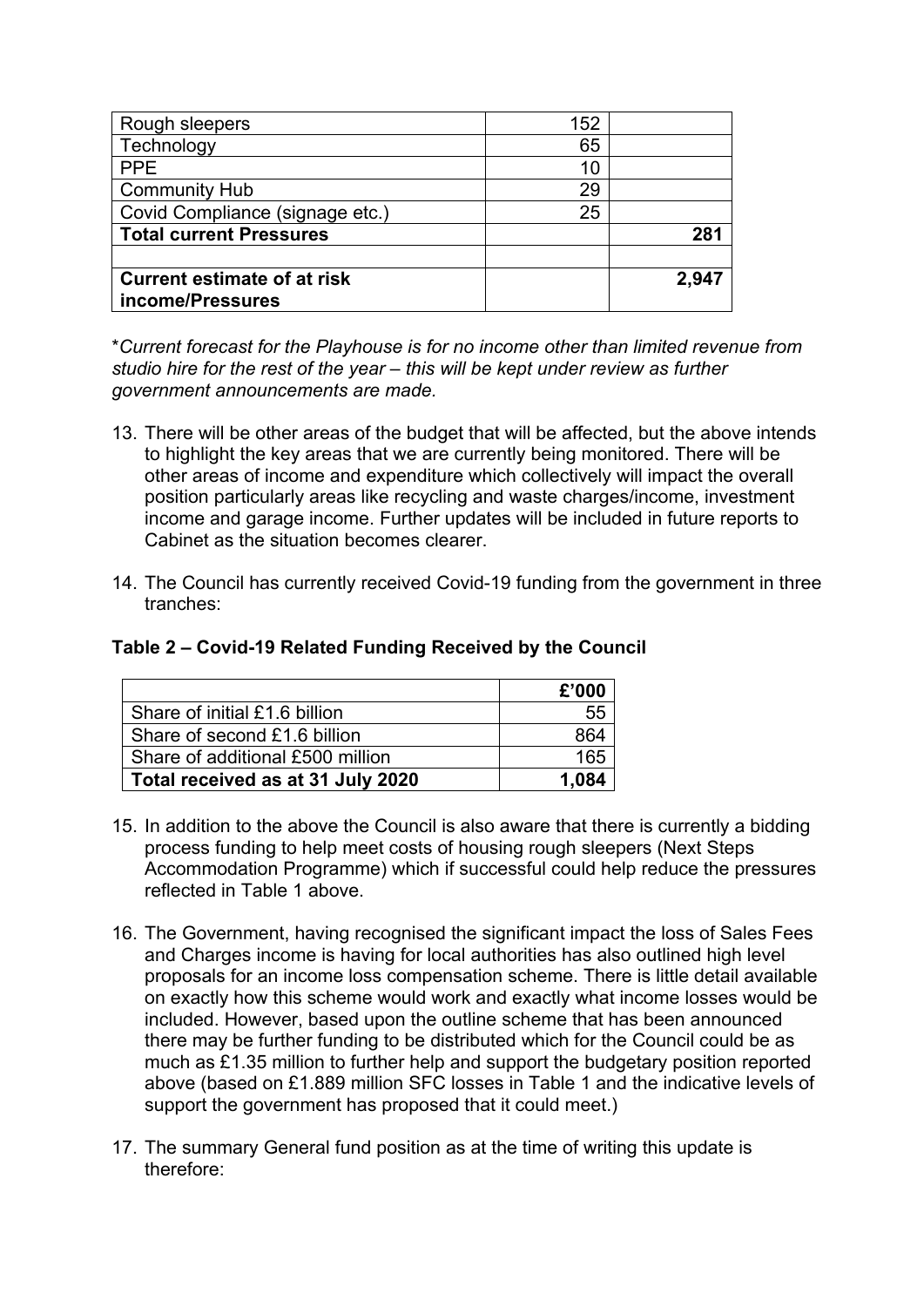# **Table 3 – General Fund Summary**

|                                        | £'000   |
|----------------------------------------|---------|
| Income losses/Pressures (Table 1)      | 2,947   |
| Government Support to date (Table 2)   | (1,084) |
| <b>Current net projected deficit -</b> | 1,863   |
| Government income support (Estimate)   | 1,350   |
|                                        |         |
| Net anticipated budget pressure        | 513     |

18. Assuming that Government announced income support scheme delivers the anticipated additional grant highlighted in table 3, and subject to there being no further significant adverse variations in expenditure or income pressures, the position forecast at the current time remains broadly consistent with the report presented to Cabinet in July.

## **Council Tax and Business Rates**

- 19. There will be a number of implications for the Council's council tax and nondomestic rate income. The Government has made funding available for:
	- a) Small Business Grants, the Retail, Hospitality and Leisure Grants and Discretionary Grants Fund (£11.7 million). We've currently paid all of the funding allocation of £11.7 million to nearly 900 local businesses and are seeking to claim a top up for the additional funds from the Government.
	- b) The local Discretionary Grants Scheme (£515,000) has paid out £330,000 to date and anticipates paying the full £515,000 allocation by September.
	- c) Extended retail Relief Reliefs given to business rate payers (estimated to be £17.8 million for Harlow businesses).
	- d) Hardship Grant (£933,000) which will provide an additional £150 support for those of working age who are entitled to Local Council Tax Support (LCTS) with an in year increase of over 500 claimants for LCTS support compared with the numbers used when setting the 2020/21 budget.
- 20. Impacts on collection rates will feed through the Collection Fund to hit financially in 2021-22 as will any impacts on the underlying Council and non-domestic rates tax bases. Council Tax collection rates are currently down by about two per cent at the end of July. Some reductions in the collection rates at the start of the year may recover later in the year. Whilst reductions in Council Tax collection rates feed through into the Collection Fund and ultimately the General Fund in the following year, this is shared proportionally between the Council and the precepting authorities.
- 21. Non-domestic rate collections are to a large extent being held up by the enhanced small business and retail, hospitality, and leisure rate reliefs. The longer term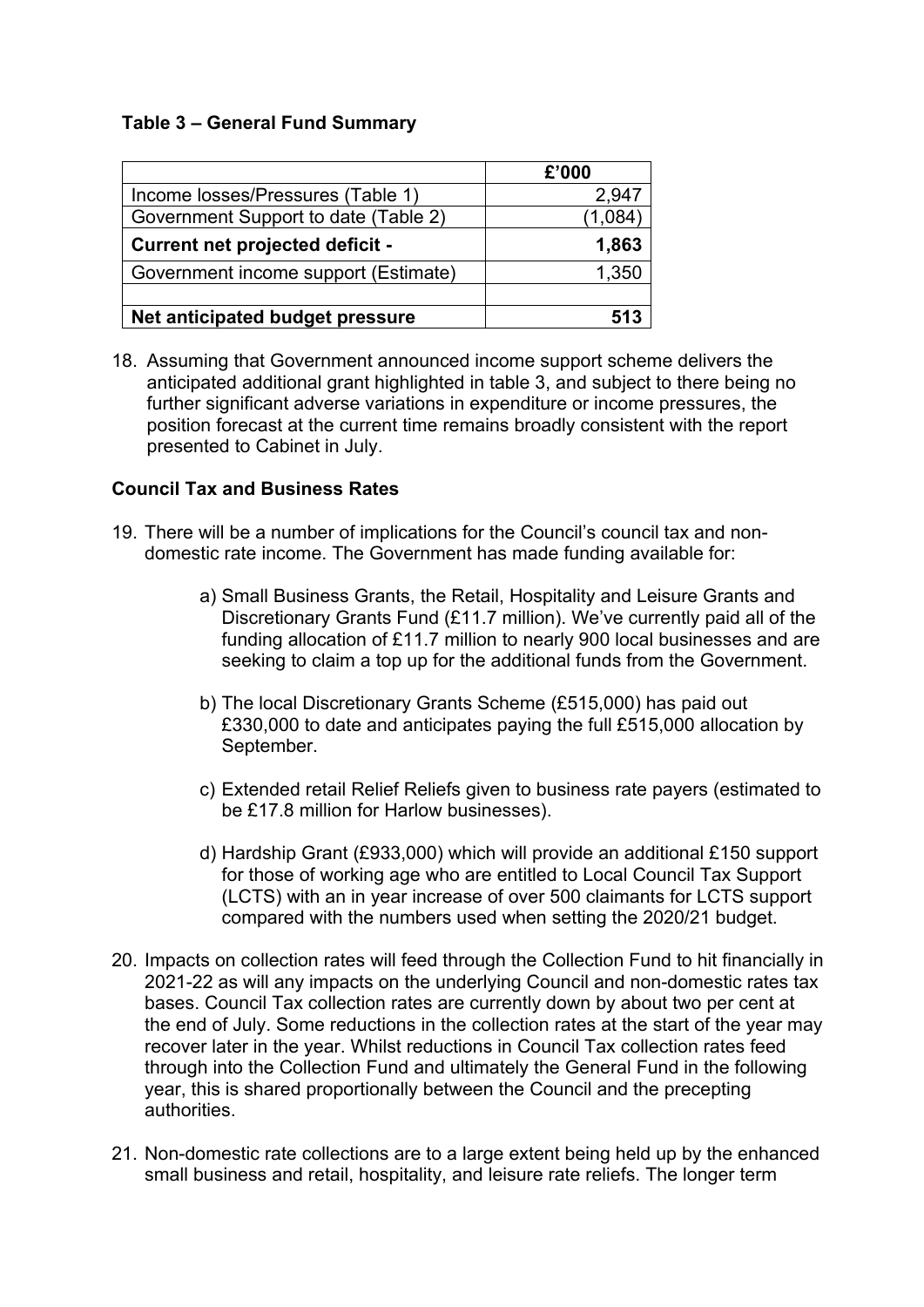impact is harder to predict and it is very likely that there could be business failures as a result of the current crisis.

## **General Fund Balance**

22. The situation will continue to be monitored closely and further updates will be provided in the planned quarterly updates to Cabinet.

# **SIGNIFICANT RISKS / OPPORTUNITIES**

- 23. The Council continues to operate in a period of major change driven by both worldwide economic conditions and legislative changes being introduced by the Government at the end of Quarter 4 2019/2020. There has also been significant impact from Covid-19. Key changes that will or continue to are impact on the Council include:
	- a) Variations in income from fees and charges and other specific grants;
	- b) Ongoing low staff turnover rates which put at risk the achievement of the vacancy savings targets allocated to each service within the Council's budget;
	- c) The uncertainty regarding the future financial settlements including the end of the current four year funding deal beyond the current spending review period from 2021/21 onwards;
	- d) Short and medium term impacts of the Brexit process following the UK's exit of the European Union and the transition period through to December 2020; and
	- e) Effects of Covid-19 pandemic. The Council has been working with key partners and businesses throughout lockdown and is now well into recovery phase, working with all key stakeholders affected by the pandemic.
- 24. Significant opportunities continue to arise and develop to benefit the town and its residents. The Council must ensure it continues to work with all stakeholders to realise those benefits. Examples where opportunities arise include:
	- a) Harlow and Gilston Garden Town;
	- b) Enterprise Zone delivery and skills plan to support development of a skilled workforce;
	- c) Public Health England relocation to Harlow including partnership working to address employment skills development and supply chain opportunities.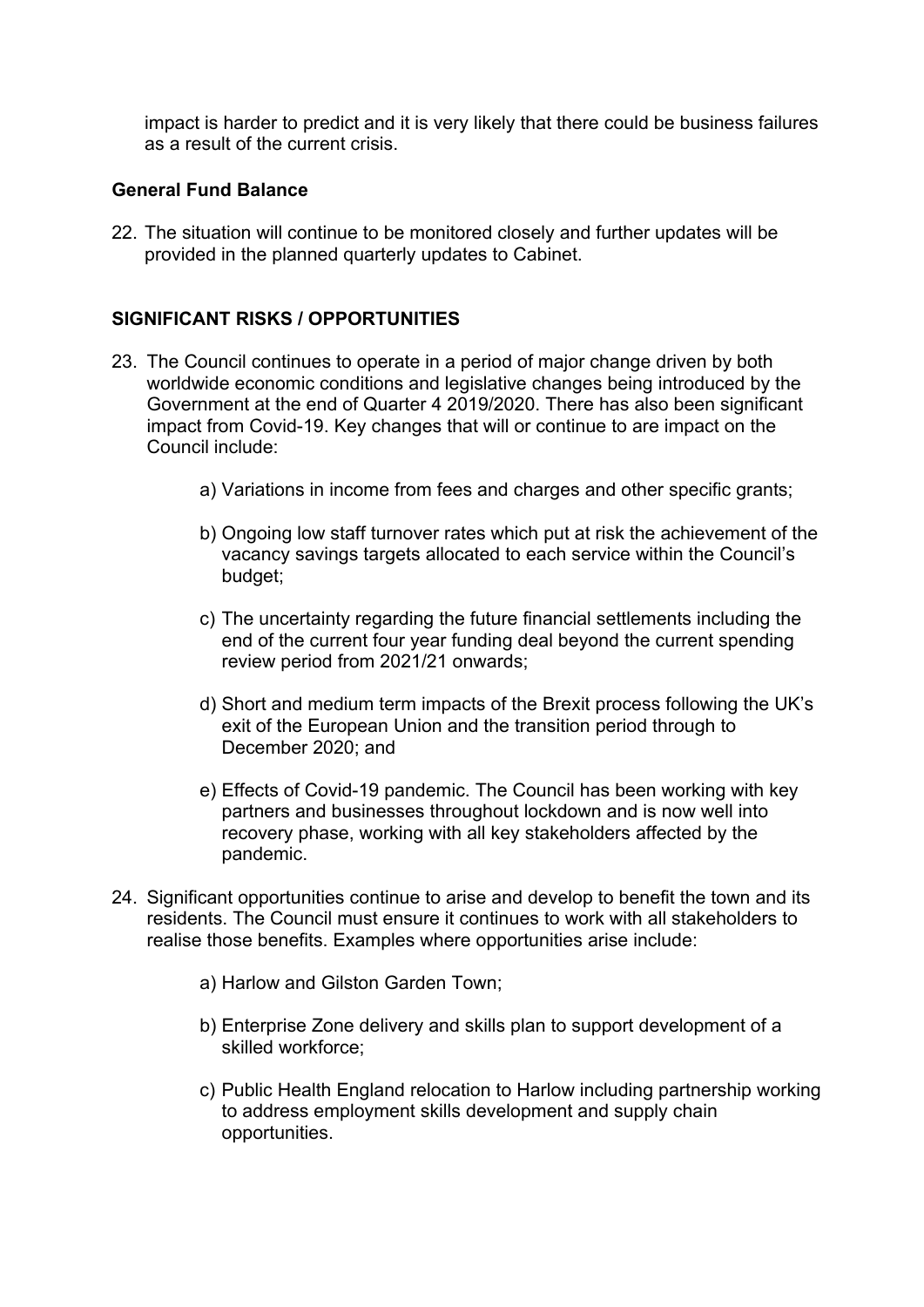- d) Road and transport infrastructure including M11 Junction 7a which is now in the build phase.
- 25. At end of Quarter 1, there were no exceptional strategic risks (rated 20 or higher high likelihood, high impact) recorded in the Council's Risk Register.
- 26. The Senior Management Board (SMB) continues to review strategic risks on a regular basis. A full review of risks has been undertaken for Quarter 1 2020/21. The SMB will continue to assess the future impact and the necessary controls required to keep risks at acceptable levels compared to the Council's risk appetite.

## **SUMMARY OF QUARTER ONE OPERATIONAL PERFORMANCE – 2020/21**

- 27. The Cabinet has previously received performance information against targets for 54 Key Performance Indicators (KPI's).
- 28. The Council's operational performance for Quarter 1 was significantly impacted by the pandemic. Service Milestones and Key Performance Indicators (KPIs) being prepared for finalisation in mid-March 2020, were paused due to the national lockdown, and the refocusing of the Council's resources to respond. However, officers have provided the following commentary for the KPI's for which they are responsible

#### **Finance**

- 29. The service area has continued to perform well during the first quarter of the financial year with all services largely being delivered as normal despite Covid and the lockdown.
- 30. The areas of performance normally reported across Revenues and Benefits (processing of claims) and Property Services (occupation rates for premises etc.) have all continued to perform well and actual performance data will be reported at Quarter 2.
- 31. Accounts closure for 2019/20 has proven to be a significant challenge under the new working arrangements with draft accounts to be published on 31 August (as opposed to the original reporting date of 31 May) and the audit to be completed by November.
- 32. Invoice payments within 30 working days continue to be a challenge but with a training plan and new processes in place improvement is anticipated by Quarter 2 this year.

#### **Housing**

#### *Increase in temporary accommodation*

33. Thirty-six new rough sleepers have been "temporarily" housed as requested by Government. Significantly, an increase from the formal count in March 2020 of "0".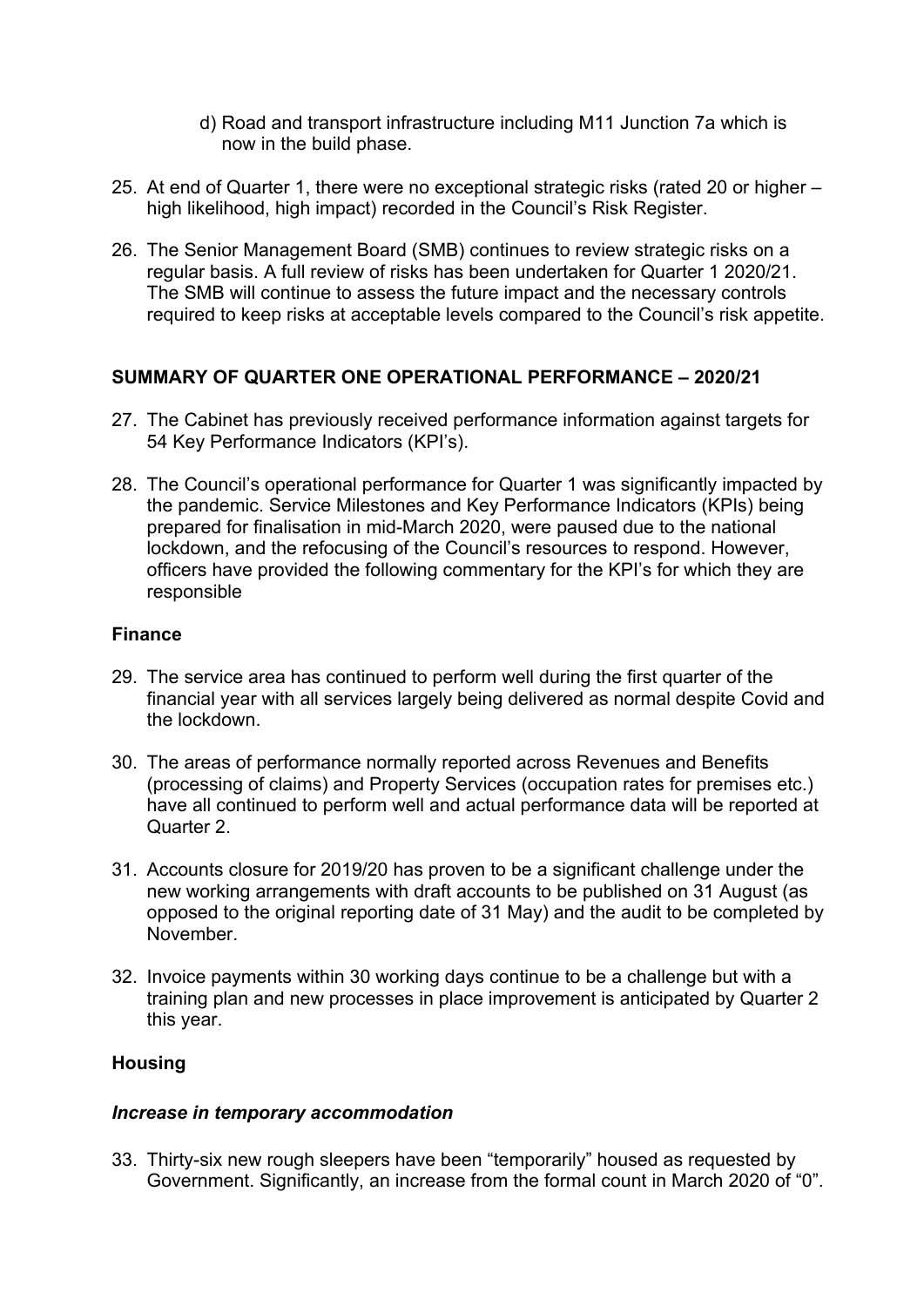The increase, since March, is largely due to "hidden homeless" not easily able to be identified.

- 34. As we move forward, plans have been established by Officers with input from the Ministry that all rough sleepers temporarily housed will receive care and support, developing individual plans to assist in their "move on" arrangements.
- 35. The Housing needs register was closed to new applications in Quarter 1, although this was re-opened in Quarter 2 in July.
- 36. The numbers in temporary accommodation increased in Quarter 1 by 25 per cent. There has also been an increase in those approaching the Council as homeless, and requiring housing advice of which the following was triggered:
	- a) Homeless relief duty of 79 applicants;
	- b) Prevention Duty of 15 applicants; and
	- c) Successful in assisting 11 applicants in the full prevention of homelessness by way of securing a home and not requiring temporary accommodation.

#### *Tackling the Voids backlog*

- 37. Void turn round has increased to 44 days as at end of Quarter 1 2020/21 compared to 16 days in Quarter 1 2019/20.
- 38. Significantly, there were no lettings in April 2020, with a phased re-establishment in May 2020 following Government guidance. The number of empty properties has increased by 100 per cent during lockdown from normal levels of movement. With new working procedures introduced aligned to Government guidance and limited facilities during lockdown, there remain ongoing supply chain issues with materials. With the high volumes of voids being returned during Quarter 1, it is expected the backlog will be normalised by end of September 2020, with phasing of an implementation plan regarding allocations, offers and mutual exchanges.
- 39. The backlog of voids will have an ongoing impact on the loss of income forecasted for 2020/21 outlined in HRA Business Plan Quarter 1 finance update.

#### *Rent and Service Charges Recovery*

- 40. Income figures for rent and service charges were below recovery targets in Quarter 1 during lockdown. Changes having an effect were the Government restriction on recovery procedures, closure of Council cash office, an increase in Universal Credit claimants which takes time to flow from claim to payments.
- 41. The Government has indicated they will review recovery arrangements at the end of September, and have recently advised of further restrictions in court application requirements for the recovery of rent arrears and tenancy enforcement.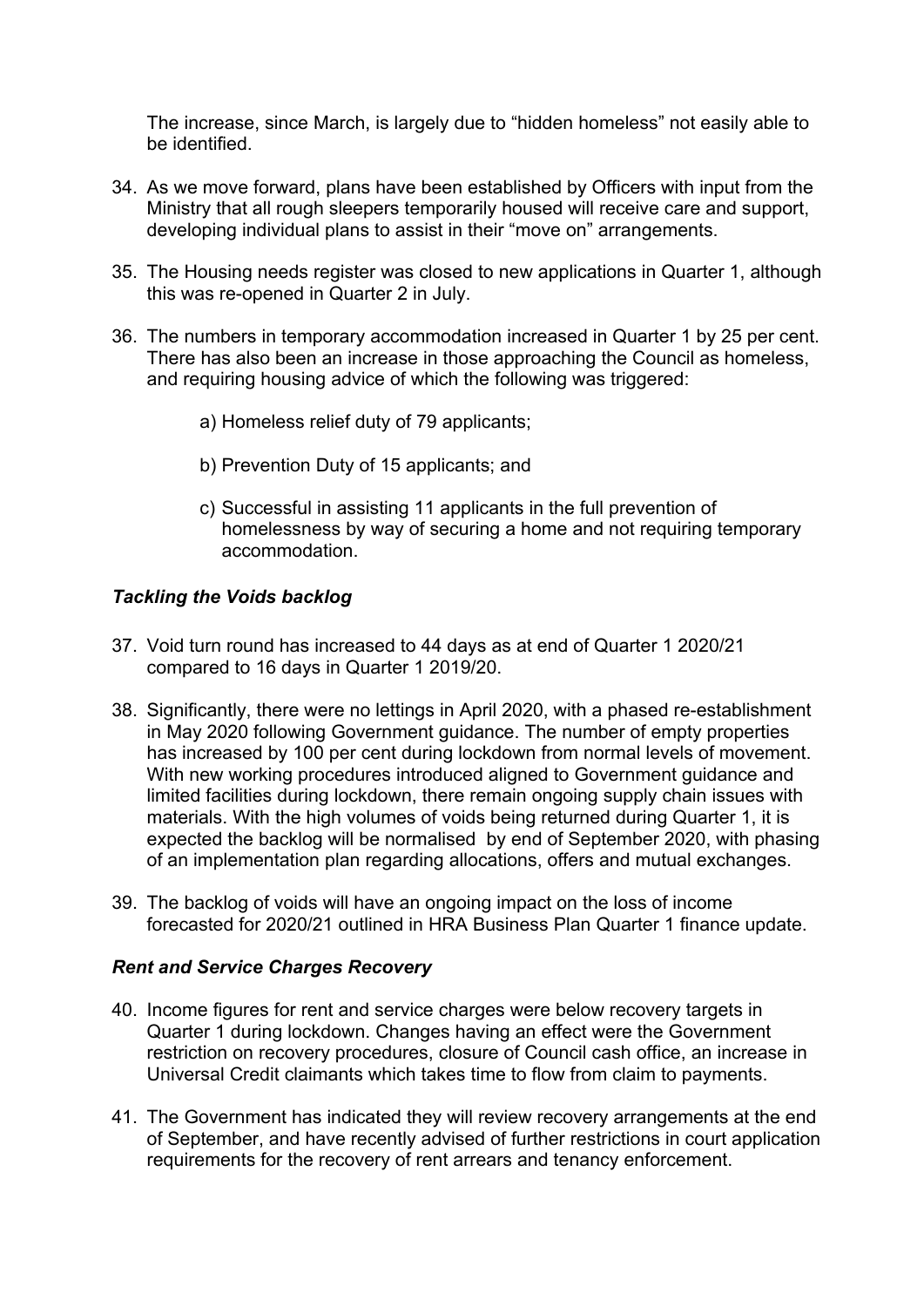- 42. The measure of rent collected at Quarter 1 is 94.6 per cent compared to 98 per cent for same quarter last year. There have been significant increases in arrears balances for arrears over £1000 and £2000 and in residents using alternative payment methods during lock down.
- 43. Housing officers will continue with the "can't pay/won't pay" approach; making contact, seeking information, signposting, making payment plans, with normal recovery routines being used from July 2020. A review of the Welfare Panel will be undertaken in September, aligned to new Government guidance, and Court protocol requirements.
- 44. The reduction in Service Charge recovery between Quarter 1 2019 and 2020 has been five per cent. Support for leaseholders has been established, where requested, with their housing issues and help and support provided to those who cannot pay leaseholder-related bills at this time, re-profiling payments where appropriate. The phased re-introduction of the Capital Programme, focusing on External Works means we will be engaging processes with leaseholders to outline plans.

# *Tackling the Repairs backlog*

- 45. It is expected for HTS (Property and Environment) Ltd (HTS) to be in a position now to respond to all repairs requests with repairs requests being dealt with as normal and for productivity to be at required speed and Covid Secure. During Quarter 1 HTS have reported they achieved 84 per cent success rate across their major and minor KPI's. Standard repairs requests – routine void works performance, dropped in Quarter 1 due to restricted operations under Covid-19 national lockdown.
- 46. Current backlogs include planned repairs and work in progress.
- 47. HTS is working to analyse the "work in progress" and those repairs currently deferred. HTS continues to respond to their major/minor performance targets and reports are starting to come through, with a number of improvement plans required.

#### *Provision of Tenancy Support*

48. Housing officers continue to provide support responding to tenancy issues, antisocial behaviour reports, and general wellbeing**.**

## *Careline Service*

- 49. Tunstall Response Ltd calls answered within 60 seconds has decreased slightly during Covid-19 lockdown. 97.71 per cent in June 20 compared to 98.17 per cent in June 2019 due to increased calls at this time and reduced staffing. This remains within acceptable Telecare Services Association guidelines.
- 50. The Careline Service continues to operate 24 hours a day to provide support for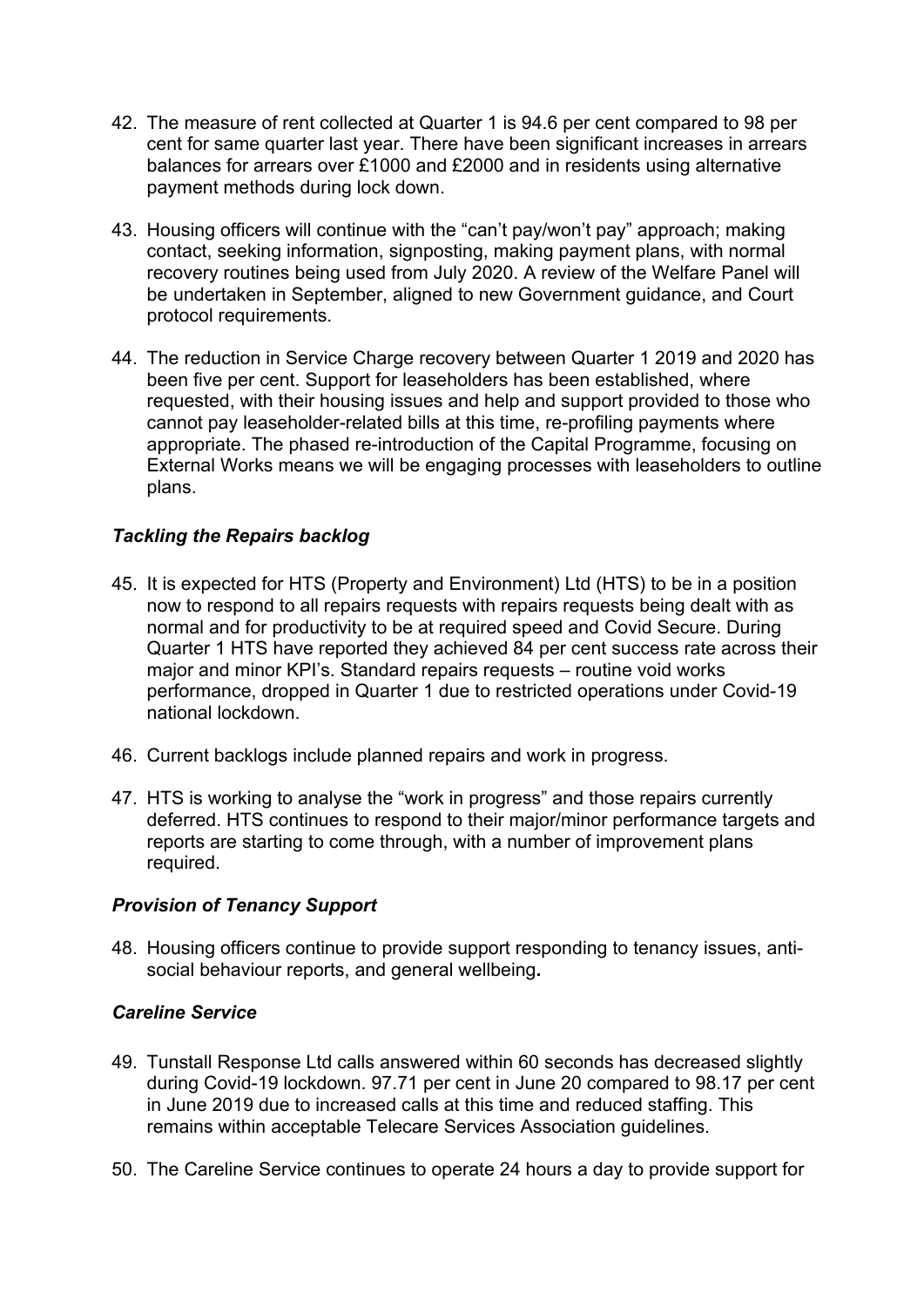the wellbeing of the most vulnerable residents.

51. There were no safeguarding issues in Quarter 1 identified at present, although due to the nature of the clients there has been a number of Covid-19 issues and diagnosis. These include a small number of fatalities in supported housing schemes. Communal facilities remain closed for the time being with a review in Quarter 2 aligned to Government guidance.

# *Delivering the Housing investment Programme (HIP)*

- 52. The HIP has been recommenced from original health and safety activities. External works continue to focus on planned repairs and replacements and Internal works have yet to commence due to limitations with Covid-19 guidance for 'working in the home'. It is anticipated that HTS will commence internal work surveys in Quarter 2 with Internal Works starting to be planned , ensuring safe environments for all.
- 53. Fire safety and compliance works were maintained in Quarter 1.

# *Environment and Planning*

- 54. Tree maintenance works are showing as red with performance significantly below that expected. In part this is due to the inability to attend to most tree related issues during lockdown since these were not classified as priority works. Additionally, HTS have suffered from some staffing issues in this area and have now engaged a professional tree consultancy to provide assistance as well recruiting additional staff members. This will take some time to have an effect and it is not expected that performance will recover during Quarter 2. The Environment Team are working with HTS to achieve full recovery of service delivery in relation to tree work by the end of Quarter 3.
- 55. The Covid-19 lockdown has also inevitably caused some shortfall in the performance of street cleansing activities. However, it is now considered that this, along with the grass cutting regime, is back on track with performance expected to be met for Quarter 2.
- 56. The Planning KPIs, relating to the meeting of national targets for the processing of planning applications, have all been exceeded for Quarter 1. In fact, it is notable that the Planning Team has increased its performance during the lockdown period. In part this is due to a tighter focus on performance management, but it is also felt that remote working has actually enabled higher productivity.

# *HTS (Property and Environment) Ltd*

- 57. HTS has achieved an average success rate of 93 per cent against the full suite of performance measures that govern the contract for Quarter 1.
- 58. This was the first full quarter reporting of performance for HTS highlighting the impact of the Covid-19 virus and as a result of the national lockdown imposed by the Government. HTS operations were initially significantly reduced during this six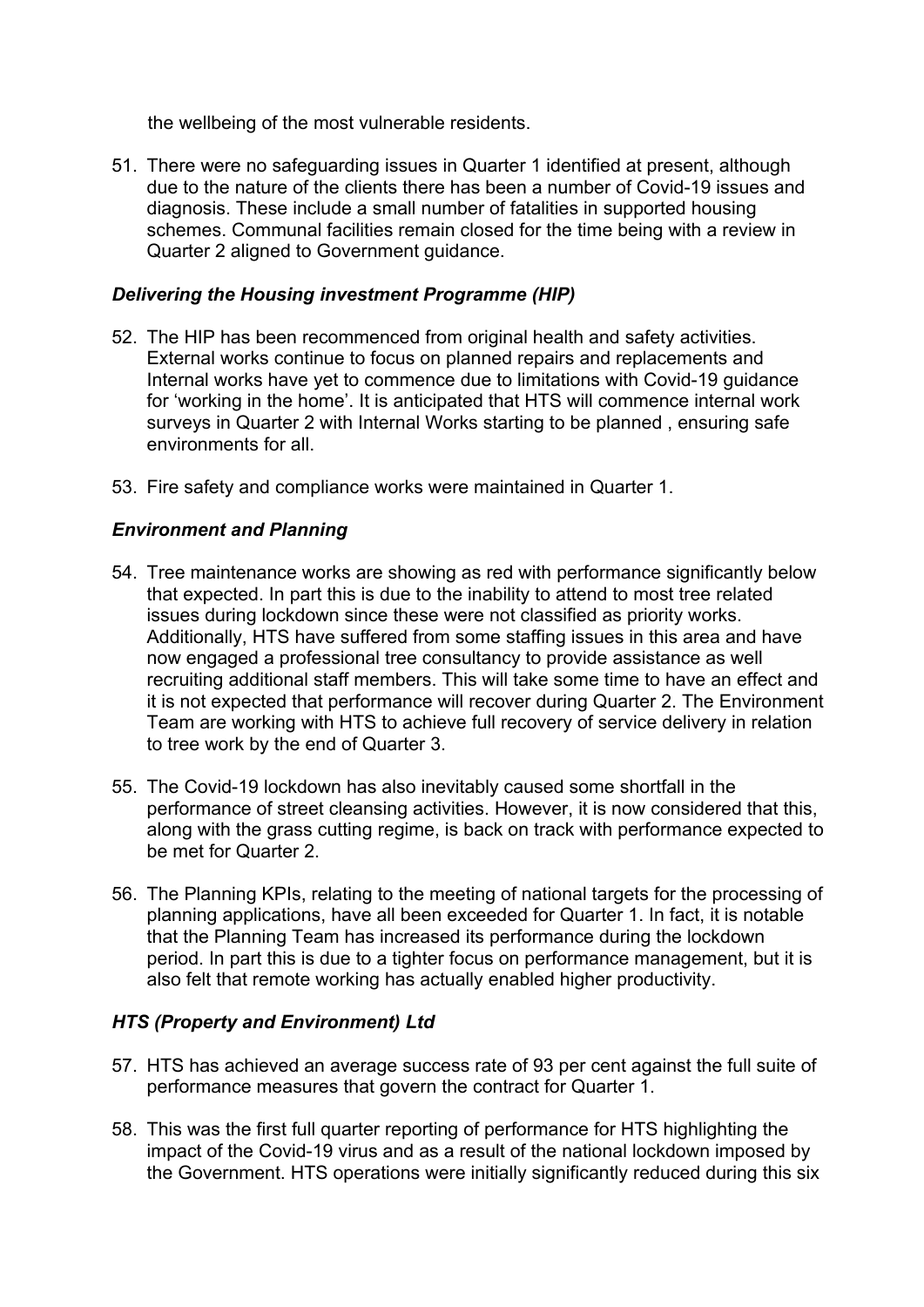week period. As restrictions were slowly lifted HTS began to re-introduce services based on revised Risk Assessments extended to cover a wider range of services. Subsequently with further relaxation of restriction, HTS began to increase operations and implement a Recovery Plan, alongside the Council, to manage the backlog of works that had built up during the period.

59. Consequently, a range of performance targets fell short resulting in 11 per cent going into red and five per cent into amber. HTS has applied for and has been granted a Relief Event by the Council as this pandemic, and the national control measures imposed by the Government, were beyond our control and directly prevented the performance of HTS operations.

## *Complaints*

- 60. The Council recently received its annual performance report from the Ombudsman for Local Government & Social Care complaints. For the period ending 31 March 2020, the Council had "0% of complaints investigated were upheld. Compare to an average of 45% in similar authorities".
- 61. There was a significant reduction in the amount of complaints closed in April and May compared to previous years. This predominantly was due to delays in complaints being answered but also as services were reduced, there were simply less complaints raised. The figures increased in June as the vast majority of the backlog was dealt with as set out in Table 4 below.

|                 | No of      |           | Out of        |        |    |         |
|-----------------|------------|-----------|---------------|--------|----|---------|
|                 | complaints | In Target | <b>Target</b> | $%$ in |    | Outturn |
| Apr 2020        | 46         | つつ        | 24            | 47.83% |    |         |
| <b>May 2020</b> | 45         | 28        | 17            | 62.22% | Q1 | 65.45%  |
| <b>Jun 2020</b> | 74         | 58        | 16            | 78.38% |    |         |

#### **Table 4 – Complaints in Quarter 1 2020/21**

- 62. The amount of complaints answered within the time limits (10 days for stage 1 and 2 and 15 days for stage 3) were also significantly lower than normal meaning that performance failed to reach the quarterly target of 85 per cent.
- 63. This is the first time the target has been missed since Quarter 2 2017/18. This can be attributed to the corona virus pandemic and SMB prioritising the corporate response which affected the ability to deal with stage 2 and 3 complaints as quickly as normal.
- 64. A total of 55 per cent of complaints were not upheld, 18 per cent were partially upheld and 28 per cent were upheld. Full details of all complaints (with analysis) are sent to SMB on a monthly basis.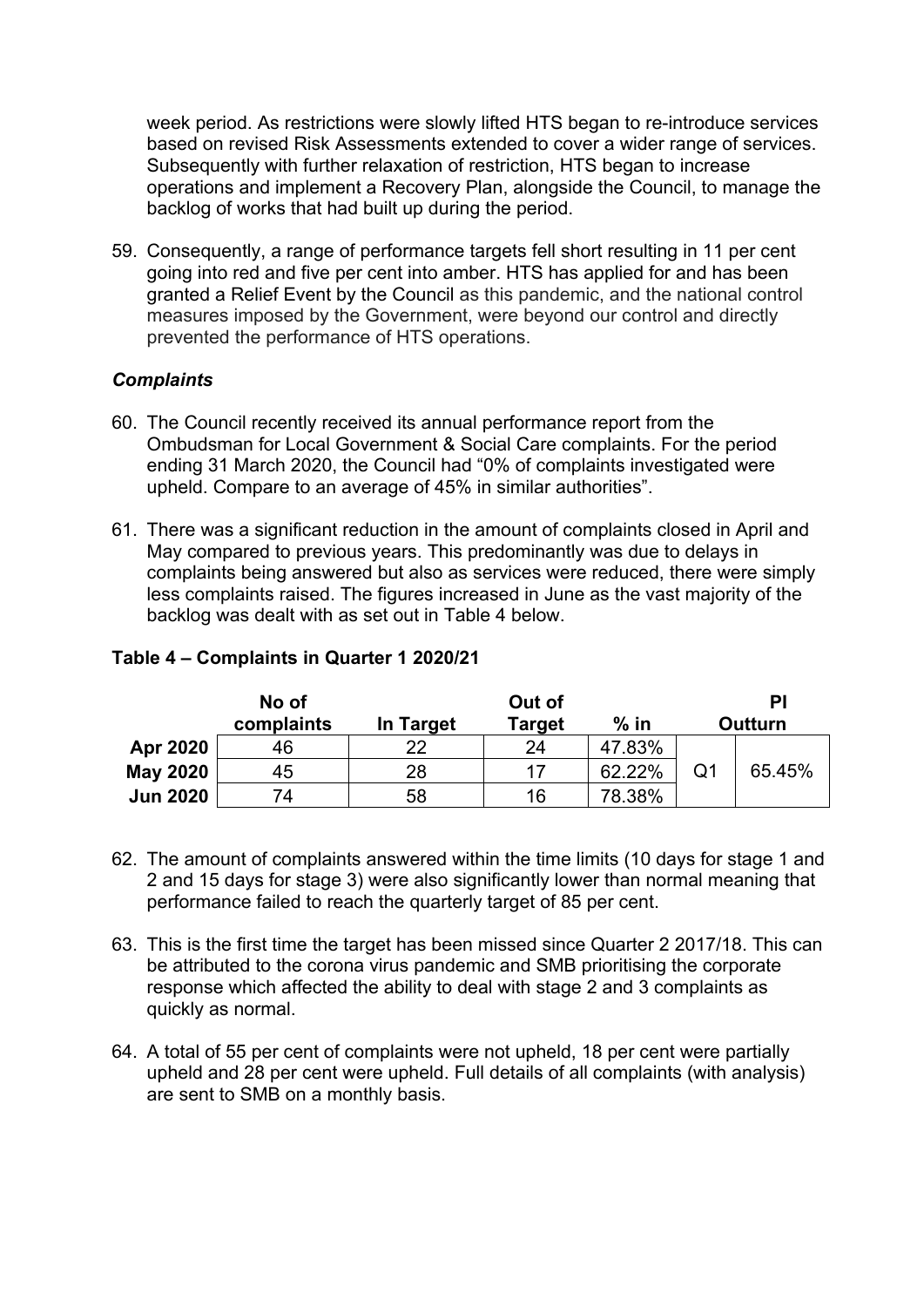#### *Council Milestones*

- 65. As part of recovery planning, the Council business planning process has resumed for Quarter 2 (2020/21) and will reflect the activities that can be undertaken (linked to the Corporate Plan) for the remaining three quarters of 2020/21.
- 66. Work is currently being undertaken within services to quantify the effect on February's Corporate Plan aspirations and to ensure that there is alignment to the emerging Recovery Plan which seeks to add a further Corporate Priority of 'Recovery and Resilience' (see report of the Working Group elsewhere on this agenda) and associated actions.
- 67. A Joint Finance Performance Report (JFPR) will be produced for Quarter 2 2020/21 and presented to Cabinet in December 2020.

#### **IMPLICATIONS**

**Environment & Planning (Includes Sustainability)** As contained within the report. **Author: Andrew Bramidge, Head of Environment & Planning**

**Finance (Includes ICT)** As contained within the report. **Author: Simon Freeman, Head of Finance and Property and Deputy to the Chief Executive**

**Housing** As contained within the report. **Author: Andrew Murray, Head of Housing**

**Community Wellbeing (Includes Equalities and Social Inclusion)** As contained within the report. **Author: Jane Greer, Head of Community Wellbeing**

**Governance (Includes HR)** As contained within the report. **Author: Simon Hill, Head of Governance**

#### **Appendices**

Appendix 1 – Financial Performance - Major Variances Q1 (2020/21)

#### **Background Papers**

None.